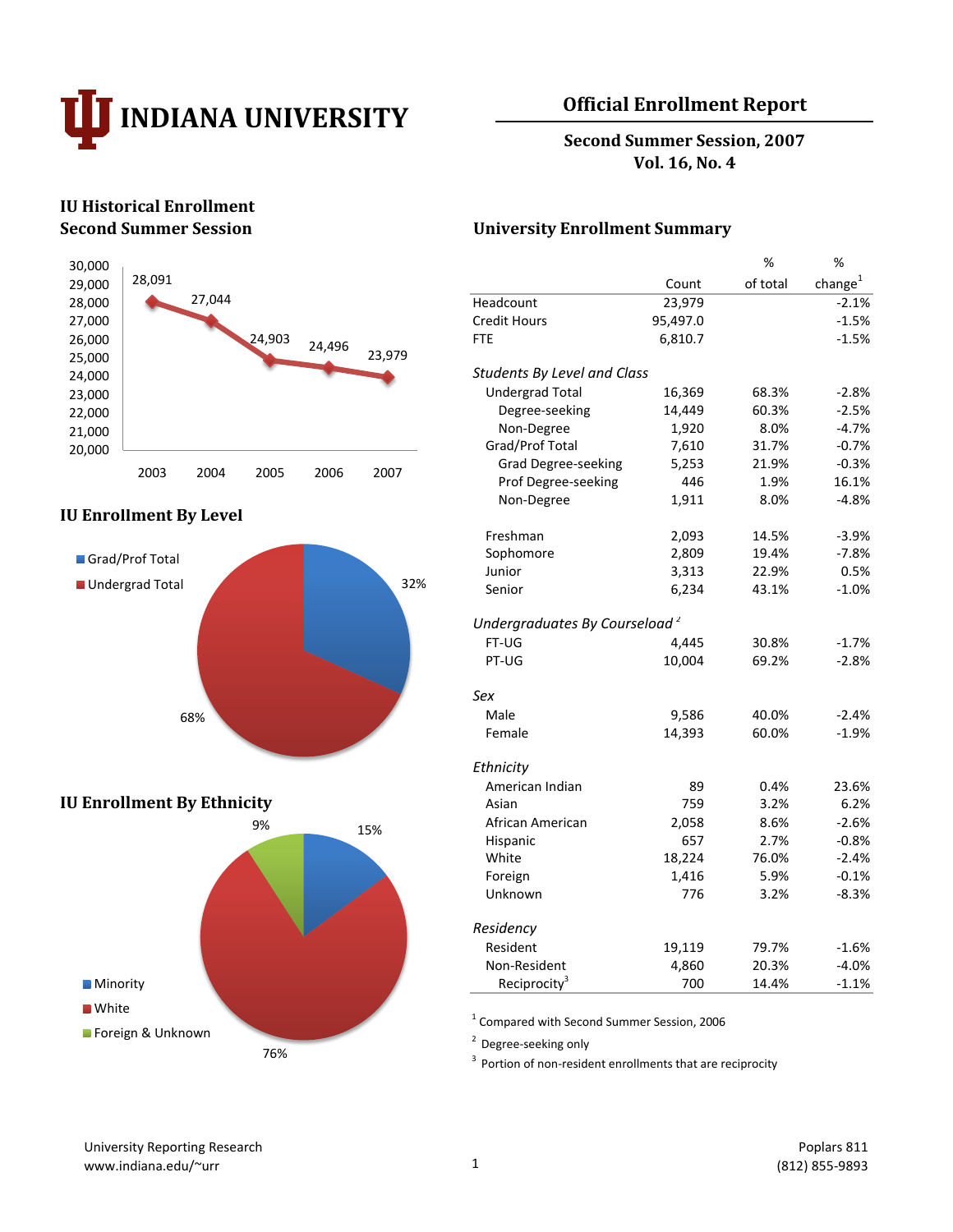# **Campus Enrollment Summary**

|              | Headcount |          |                     |          | Credit Hours |                     | FTE     |          |                     |  |
|--------------|-----------|----------|---------------------|----------|--------------|---------------------|---------|----------|---------------------|--|
|              |           | %        | %                   |          | %            | %                   |         | %        | %                   |  |
|              | Count     | of total | change <sup>+</sup> | Count    | of total     | change <sup>+</sup> | Count   | of total | change <sup>1</sup> |  |
| Bloomington  | 7,107     | 29.6%    | $-4.3%$             | 29,758.5 | 31.2%        | $-4.3%$             | 2,135.1 | 31.3%    | $-4.6%$             |  |
| Indianapolis | 8,593     | 35.8%    | $-1.0\%$            | 33,338.5 | 34.9%        | $-0.1%$             | 2,381.5 | 35.0%    | $-0.2%$             |  |
| East         | 489       | 2.0%     | $-19.4%$            | 1,989.0  | 2.1%         | $-22.2%$            | 135.0   | 2.0%     | $-22.1%$            |  |
| Fort Wayne*  | 1,531     | 6.4%     | 1.1%                | 5,785.0  | 6.1%         | 2.8%                | 416.8   | 6.1%     | 4.1%                |  |
| Kokomo       | 633       | 2.6%     | 2.1%                | 2,378.0  | 2.5%         | $-0.8%$             | 162.1   | 2.4%     | $-0.4%$             |  |
| Northwest    | 1,625     | 6.8%     | $-2.1%$             | 6,646.0  | 7.0%         | $-1.1%$             | 468.3   | 6.9%     | $-0.8%$             |  |
| South Bend   | 1,916     | 8.0%     | 3.0%                | 7,304.0  | 7.6%         | 7.7%                | 522.9   | 7.7%     | 7.9%                |  |
| Southeast    | 2,085     | 8.7%     | $-1.8%$             | 8,298.0  | 8.7%         | $-1.3%$             | 589.1   | 8.6%     | $-1.2%$             |  |

<sup>1</sup> Compared with Second Summer Session, 2006

\* IU students only

# **Campus Historical Second Summer Session Enrollment**





University Reporting Research www.indiana.edu/~urr 2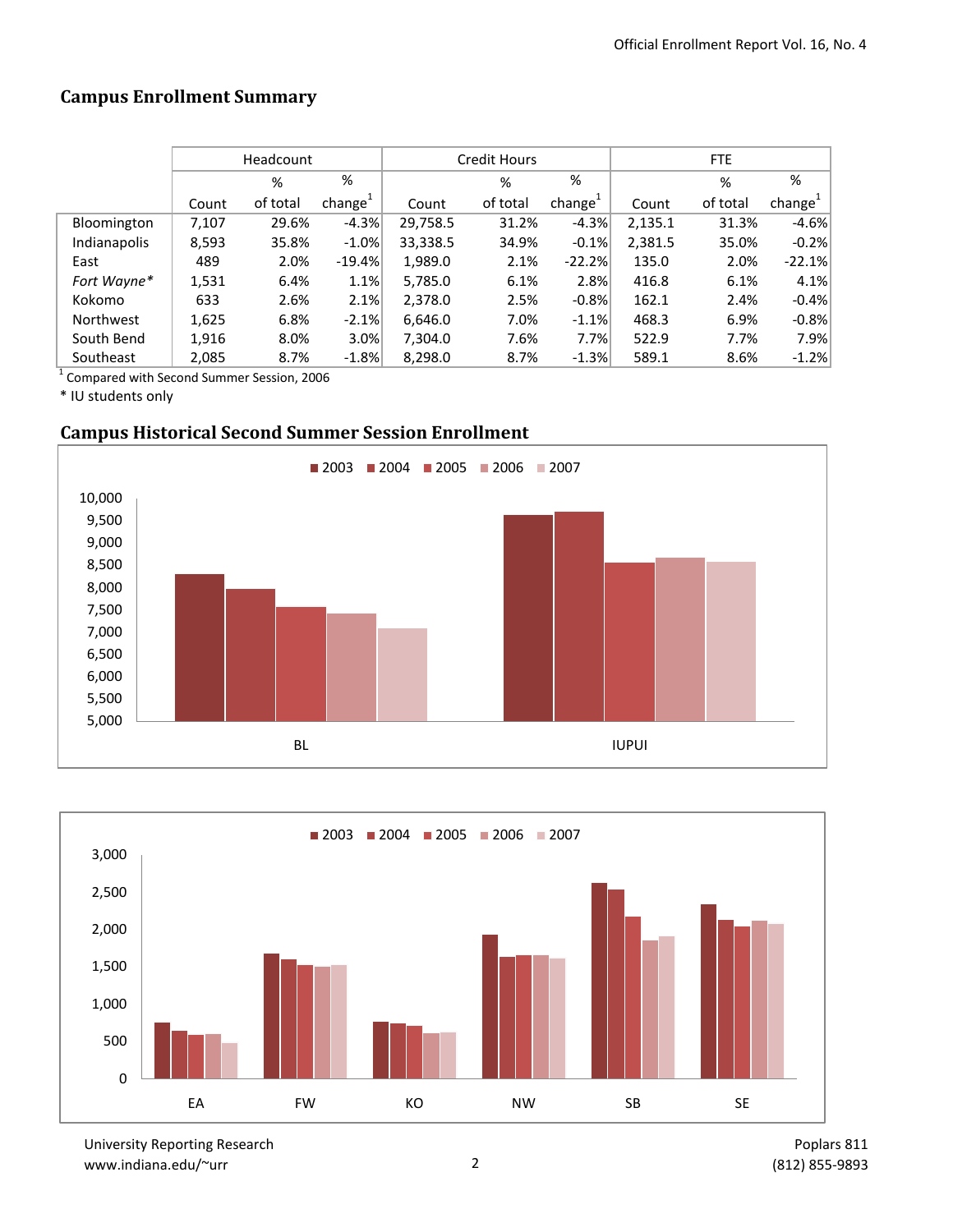|              |       | Undergraduate |                     | Graduate/Professional |        |                     |  |  |
|--------------|-------|---------------|---------------------|-----------------------|--------|---------------------|--|--|
|              |       | % of          |                     |                       |        |                     |  |  |
|              |       | campus        | %                   |                       | campus | %                   |  |  |
|              | Count | total         | change <sup>1</sup> | Count                 | total  | change <sup>1</sup> |  |  |
| Bloomington  | 4,509 | 63.4%         | $-4.1%$             | 2,598                 | 36.6%  | $-4.7%$             |  |  |
| Indianapolis | 5,757 | 67.0%         | $-0.8%$             | 2,836                 | 33.0%  | $-1.4%$             |  |  |
| East         | 448   | 91.6%         | $-18.7%$            | 41                    | 8.4%   | $-26.8%$            |  |  |
| Fort Wayne*  | 1,051 | 68.6%         | $-4.0%$             | 480                   | 31.4%  | 14.3%               |  |  |
| Kokomo       | 572   | 90.4%         | 1.2%                | 61                    | 9.6%   | 10.9%               |  |  |
| Northwest    | 1,187 | 73.0%         | $-4.9%$             | 438                   | 27.0%  | 6.3%                |  |  |
| South Bend   | 1,321 | 68.9%         | 2.8%                | 595                   | 31.1%  | 3.5%                |  |  |
| Southeast    | 1,524 | 73.1%         | $-3.7%$             | 561                   | 26.9%  | 3.7%                |  |  |

*Level of Enrollment (including non-degree)*

**Percent of Total that is Undergraduate**



## *Undergraduates by Class* **†**

|              | Freshman |        |                     | Sophomore |        |                     | Junior |        |                     | Senior |        |                     |
|--------------|----------|--------|---------------------|-----------|--------|---------------------|--------|--------|---------------------|--------|--------|---------------------|
|              |          | % of   |                     |           | % of   |                     |        | % of   |                     | % of   |        |                     |
|              |          | campus | %                   |           | campus | %                   |        | campus | %                   |        | campus | %                   |
|              | Count    | total  | change <sup>+</sup> | Count     | total  | change <sup>+</sup> | Count  | total  | change <sup>+</sup> | Count  | total  | change <sup>+</sup> |
| Bloomington  | 640      | 16.1%  | $-1.8%$             | 457       | 11.5%  | $-4.4%$             | 1,032  | 26.0%  | 4.3%                | 1,836  | 46.3%  | $-7.9%$             |
| Indianapolis | 419      | 8.5%   | $-17.7%$            | 1,019     | 20.7%  | $-11.5%$            | 1,134  | 23.0%  | 1.9%                | 2,354  | 47.8%  | 7.0%                |
| East         | 107      | 25.6%  | $-7.8%$             | 106       | 25.4%  | $-15.2%$            | 87     | 20.8%  | $-22.3%$            | 118    | 28.2%  | $-27.2%$            |
| Fort Wayne*  | 190      | 12.4%  | $-5.9%$             | 227       | 14.8%  | $-4.6%$             | 205    | 13.4%  | 0.5%                | 364    | 23.8%  | $-6.7%$             |
| Kokomo       | 97       | 15.3%  | $9.0\%$             | 160       | 25.3%  | $-8.6%$             | 104    | 16.4%  | 33.3%               | 153    | 24.2%  | $-5.0%$             |
| Northwest    | 207      | 12.7%  | $-8.4%$             | 289       | 17.8%  | $-8.0%$             | 240    | 14.8%  | $-2.4%$             | 374    | 23.0%  | 5.4%                |
| South Bend   | 224      | 11.7%  | 7.2%                | 265       | 13.8%  | 11.3%               | 197    | 10.3%  | $-7.9%$             | 425    | 22.2%  | $-0.2%$             |
| Southeast    | 209      | 10.0%  | 18.8%               | 286       | 13.7%  | $-12.5%$            | 314    | 15.1%  | $-7.9%$             | 610    | 29.3%  | 0.0%                |

† Degree-seeking only

## *Undergraduate Enrollment Status* **†**

|              |       | <b>Full-time Undergrad</b> |                     | Part-time Undergrad |        |                     |  |  |
|--------------|-------|----------------------------|---------------------|---------------------|--------|---------------------|--|--|
|              |       | % of                       |                     | % of                |        |                     |  |  |
|              |       | campus                     | %                   |                     | campus | %                   |  |  |
|              | Count | total                      | change <sup>1</sup> | Count               | total  | change <sup>1</sup> |  |  |
| Bloomington  | 1,647 | 41.5%                      | $-4.6%$             | 2,318               | 58.5%  | $-2.9%$             |  |  |
| Indianapolis | 1,362 | 27.6%                      | 1.6%                | 3,564               | 72.4%  | $-1.8%$             |  |  |
| East         | 125   | 29.9%                      | $-33.5%$            | 293                 | 70.1%  | $-10.4%$            |  |  |
| Fort Wayne*  | 217   | 22.0%                      | $-10.3%$            | 769                 | 78.0%  | $-2.9%$             |  |  |
| Kokomo       | 99    | 19.3%                      | 1.0%                | 415                 | 80.7%  | 2.5%                |  |  |
| Northwest    | 378   | 34.1%                      | 8.3%                | 732                 | 65.9%  | $-7.6%$             |  |  |
| South Bend   | 273   | 24.6%                      | 23.5%               | 838                 | 75.4%  | $-3.2%$             |  |  |
| Southeast    | 344   | 24.2%                      | $-3.6%$             | 1,075               | 75.8%  | $-2.0%$             |  |  |

<sup>1</sup> Compared with Second Summer Session, 2006

\*IU students only

**Percent of Undergraduate that is Full-time**